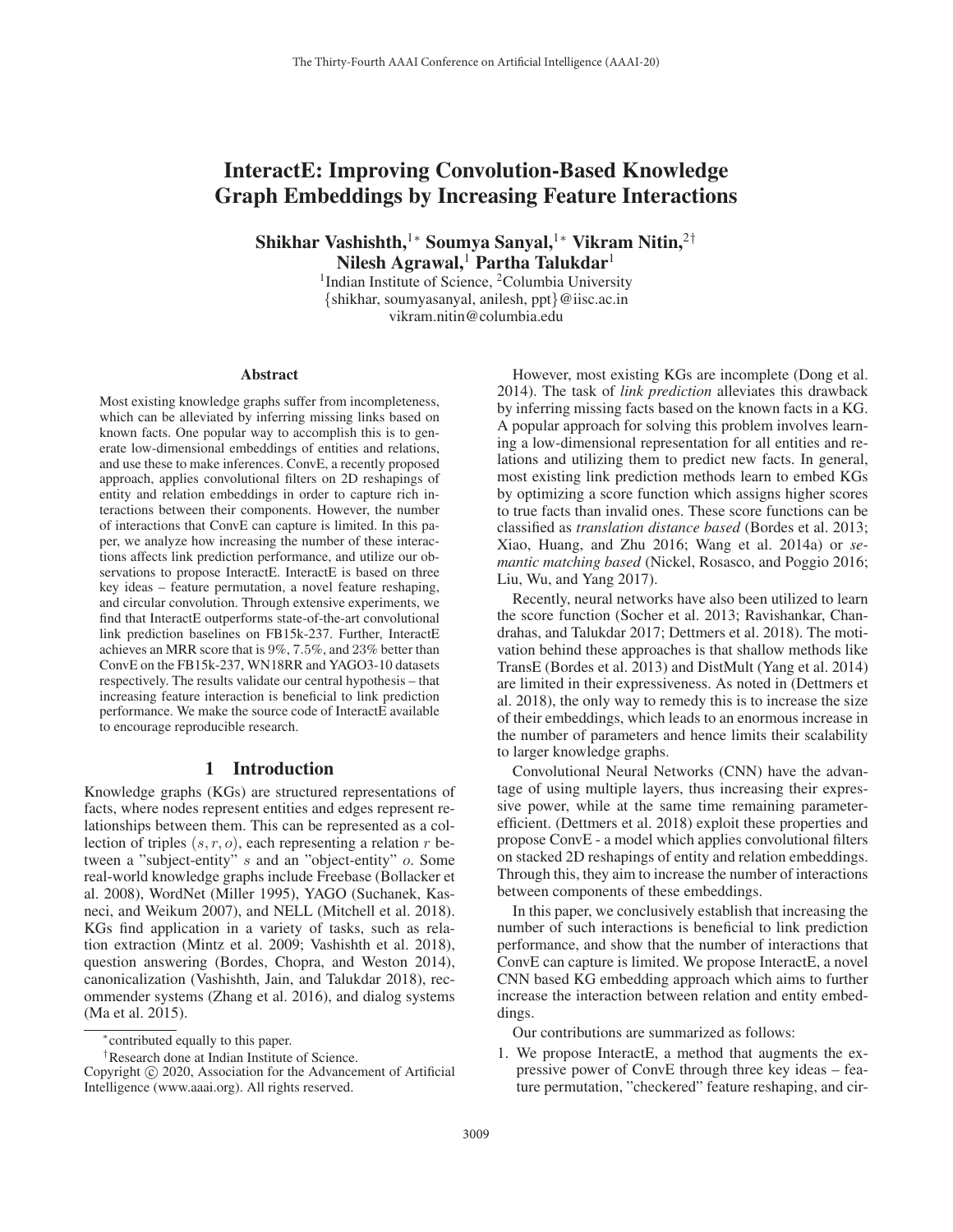

Figure 1: Overview of InteractE. Given entity and relation embeddings ( $e_s$  and  $e_r$  respectively), InteractE generates multiple permutations of these embeddings and reshapes them using a "Checkered" reshaping function ( $\phi_{chk}$ ). Depth-wise circular convolution is employed to convolve each of the reshaped permutations  $(C_i)$ , which are then flattened  $(C_i)$  and fed to a fullyconnected layer to generate the predicted object embedding  $(\hat{e}_o)$ . Please refer to Section 4 for details.

cular convolution.

- 2. We provide a precise definition of an interaction, and theoretically analyze InteractE to show that it increases interactions compared to ConvE. Further, we establish a correlation between the number of *heterogeneous interactions* (refer to Def. 3.2) and link prediction performance.
- 3. Through extensive evaluation on various link prediction datasets, we demonstrate InteractE's effectiveness (Section 8).

The source code of InteractE and datasets used in the paper have been made available at http://github.com/malllabiisc/ InteractE.

### 2 Related Work

Non-Neural: Starting with TransE (Bordes et al. 2013), there have been multiple proposed approaches that use simple operations like dot products and matrix multiplications to compute a score function. Most approaches embed entities as vectors, whereas for relations, vector (Bordes et al. 2013; Nickel, Rosasco, and Poggio 2016), matrix (Yang et al. 2014; Liu, Wu, and Yang 2017) and tensor (Lin et al. 2015) representations have been explored. For modeling uncertainty of learned representations, Gaussian distributions (He et al. 2015; Xiao, Huang, and Zhu 2016) have also been utilized. Methods like TransE (Bordes et al. 2013) and TransH (Wang et al. 2014a) utilize a translational objective for their score function, while DistMult (Yang et al. 2014) and ComplEx (Trouillon et al. 2016) use a bilinear diagonal based model.

Neural Network based: Recently, Neural Network (NN) based score functions have also been proposed. Neural Tensor Network (Socher et al. 2013) combines entity and relation embeddings by a relation-specific tensor which is given as input to a non-linear hidden layer for computing the score. (Dong et al. 2014; Ravishankar, Chandrahas, and Talukdar 2017) also utilize a Multi-Layer Perceptron for modeling the

score function.

Convolution based: Convolutional Neural Networks (CNN) have also been employed for embedding Knowledge Graphs. ConvE (Dettmers et al. 2018) uses convolutional filters over reshaped subject and relation embeddings to compute an output vector and compares this with all other entities in the knowledge graph. Shang et al. propose ConvTransE a variant of the ConvE score function. They eschew 2D reshaping in favor of directly applying convolution on the stacked subject and relation embeddings. Further, they propose SACN which utilizes *weighted graph convolution* along with ConvTransE.

ConvKB (Nguyen et al. 2018) is another convolution based method which applies convolutional filters of width 1 on the stacked subject, relation and object embeddings for computing score. As noted in (Shang et al. 2019), although ConvKB was claimed to be superior to ConvE, its performance is not consistent across different datasets and metrics. Further, there have been concerns raised about the validity of its evaluation procedure (Sun et al. 2019b). Hence, we do not compare against it in this paper. A survey of all variants of existing KG embedding techniques can be found in (Nickel et al. 2016; Wang et al. 2017).

Most existing KG embedding approaches define an encoding for all entities and relations, i.e.,  $e_s, e_r \ \forall s \in \mathcal{E}, r \in$ R. Then, a score function  $\psi(s, r, o)$  is defined to measure the validity of triples. Table 1 lists some of the commonly used score functions. Finally, to learn the entity and relation representations, an optimization problem is solved for maximizing the plausibility of the triples  $\mathcal T$  in the KG.

ConvE: In this paper, we build upon ConvE (Dettmers et al. 2018), which models interaction between entities and relations using 2D Convolutional Neural Networks (CNN). The score function used is defined as follows:

$$
\psi(s,r,o) = f(\text{vec}(f([\overline{e_s}; \overline{e_r} \star w]))\mathbf{W})\mathbf{e_o},
$$

where,  $\overline{e_s} \in \mathbb{R}^{d_w \times d_h}, \overline{e_r} \in \mathbb{R}^{d_w \times d_h}$  denote 2D reshapings of  $e_s \in \mathbb{R}^{d_w d_h \times 1}$ ,  $e_r \in \mathbb{R}^{d_w d_h \times 1}$ , and  $(\star)$  denotes the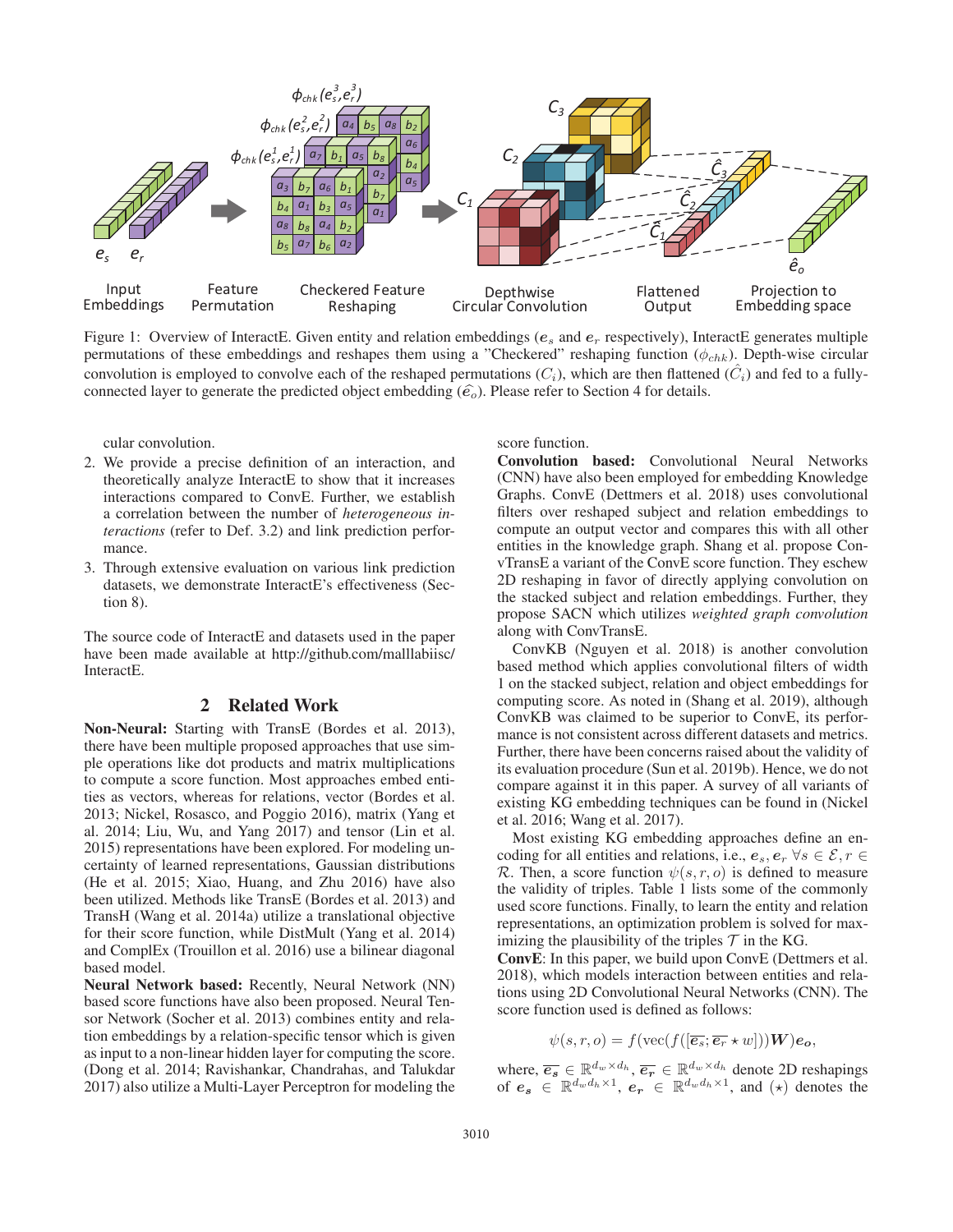| Model            | Scoring Function $\psi(\mathbf{e}_s, \mathbf{e}_r, \mathbf{e}_o)$                                   |
|------------------|-----------------------------------------------------------------------------------------------------|
| TransE           | $\left\ \boldsymbol{e}_s+\boldsymbol{e}_r-\boldsymbol{e}_o\right\ _p$                               |
| <b>DistMult</b>  | $\langle e_s, e_r, e_o \rangle$                                                                     |
| HolE             | $\langle e_r, e_s * e_o \rangle$                                                                    |
| ComplEx          | $Re(\langle e_s, e_r, e_o \rangle)$                                                                 |
| ConvE            | $f(\text{vec}(f([\overline{\mathbf{e}_s}; \overline{\mathbf{e}_r}]\star w))\mathbf{W})\mathbf{e}_o$ |
| <b>RotatE</b>    | $-\left\ \bm{e}_s\circ \bm{e}_r-\bm{e}_o\right\ ^2$                                                 |
| <b>InteractE</b> | $g(\text{vec}(f(\phi(\mathcal{P}_k)\otimes w))\mathbf{W})\mathbf{e}_o$                              |

Table 1: The scoring functions  $\psi(s, r, o)$  of various knowledge graph embedding methods. Here,  $e_s, e_r, e_o \in \mathbb{R}^d$  except for ComplEx and RotatE, where they are complex vectors ( $\mathbb{C}^d$ ),  $*$  denotes circular-correlation,  $*$  denotes convolution,  $\circ$  represents Hadamard product and  $\star$  denotes depthwise circular convolution operation.

convolution operation. The 2D reshaping enhances the interaction between entity and relation embeddings which has been found to be helpful for learning better representations (Nickel, Rosasco, and Poggio 2016).

### 3 Notation and Definitions

Let  $e_s = (a_1, ..., a_d), e_r = (b_1, ..., b_d)$ , where  $a_i, b_i \in \mathbb{R} \forall i$ , be an entity and a relation embedding respectively, and let  $w \in \mathbb{R}^{k \times k}$  be a convolutional kernel of size k. Further, we define that a matrix  $M_k \in \mathbb{R}^{k \times k}$  is a k-submatrix of another matrix  $N \in \mathbb{R}^{m \times n}$  if  $\exists i, j$  such that  $M_k = N_{i:i+k, j:j+k}$ . We denote this by  $M_k \subseteq N$ .

Definition 3.1. (Reshaping Function) A reshaping function  $\phi : \mathbb{R}^d \times \mathbb{R}^d \to \mathbb{R}^{\bar{m} \times \bar{n}}$  transforms embeddings  $e_s$  and  $e_r$  into a matrix  $\phi(e_s, e_r)$ , where  $m \times n = 2d$ . For conciseness, we abuse notation and represent  $\phi(e_s, e_r)$  by  $\phi$ . We define three types of reshaping functions.

- Stack  $(\phi_{stk})$  reshapes each of  $e_s$  and  $e_r$  into a matrix of shape  $(m/2) \times n$ , and stacks them along their height to yield an  $m \times n$  matrix (Fig. 2a). This is the reshaping function used in (Dettmers et al. 2018).
- Alternate  $(\phi_{alt}^{\tau})$  reshapes  $e_s$  and  $e_r$  into matrices of shape  $(m/2) \times n$ , and stacks  $\tau$  rows of  $e_s$  and  $e_r$  alternately. In other words, as we decrease  $\tau$ , the "frequency" with which rows of  $e_s$  and  $e_r$  alternate increases. We denote  $\phi_{alt}^1(\tau = 1)$  as  $\phi_{alt}$  for brevity (Fig. 2b).
- Chequer ( $\phi_{chk}$ ) arranges  $e_s$  and  $e_r$  such that no two adjacent cells are occupied by components of the same embedding (Fig. 2c).

Definition 3.2. (Interaction) An interaction is defined as a triple  $(x, y, M_k)$ , such that  $M_k \subseteq \phi(e_s, e_r)$  is a k-submatrix of the reshaped input embeddings;  $x, y \in M_k$  and are distinct components of  $e_s$  or  $e_r$ . The number of interactions  $\mathcal{N}(\phi, k)$  is defined as the cardinality of the set of all possible triples. Note that  $\phi$  can be replaced with  $\Omega(\phi)$  for some padding function  $Ω$ .

An interaction  $(x, y, M_k)$  is called **heterogeneous** if x and y are components of  $e_s$  and  $e_r$  respectively, or vice-



Figure 2: Different types of reshaping functions we analyze in this paper. Here,  $e_s = (a_1, ..., a_8), e_r = (b_1, ..., b_8)$ , and  $m = n = 4$ . Please refer to Section 3 for more details.

versa. Otherwise, it is called homogeneous. We denote the number of heterogeneous and homogeneous interactions as  $\mathcal{N}_{het}(\phi, k)$  and  $\mathcal{N}_{homo}(\phi, k)$  respectively. For example, in a  $3 \times 3$  matrix  $M_3$ , if there are 5 components of  $e_s$  and 4 of *e*r, then the number of heterogeneous and homogeneous interactions are:  $\mathcal{N}_{het} = 2(5 \times 4) = 40$ , and  $N_{homo} = 2\left[\binom{5}{2} + \binom{4}{2}\right] = 32$ . Please note that the sum of total number of heterogenous and homogenous interactions in a reshaping function is constant and is equal to  $2\binom{k^2}{2}$ , i.e.,  $\mathcal{N}_{het}(\phi, k) + \mathcal{N}_{homo}(\phi, k) = 2\binom{k^2}{2}.$ 

### 4 InteractE Overview

Recent methods (Yang et al. 2014; Nickel, Rosasco, and Poggio 2016) have demonstrated that expressiveness of a model can be enhanced by increasing the possible interactions between embeddings. ConvE (Dettmers et al. 2018) also exploits the same principle albeit in a limited way, using convolution on 2D reshaped embeddings. InteractE extends this notion of capturing entity and relation feature interactions using the following three ideas:

- Feature Permutation: Instead of using one fixed order of the input, we utilize multiple permutations to capture more possible interactions.
- Checkered Reshaping: We substitute simple feature reshaping of ConvE with checked reshaping and prove its superiority over other possibilities.
- Circular Convolution: Compared to the standard convolution, circular convolution allows to capture more feature interactions as depicted in Figure 3. The convolution is performed in a depth-wise manner (Chollet 2017) on different input permutations.

### 5 InteractE Details

In this section, we provide a detailed description of the various components of InteractE. The overall architecture is depicted in Fig. 1. InteractE learns a d-dimensional vector representation  $(e_s, e_r \in \mathbb{R}^d)$  for each entity and relation in the knowledge graph, where  $d = d_w d_h$ .

### 5.1 Feature Permutation

To capture a variety of heterogeneous interactions, InteractE first generates t-random permutations of both  $e_s$  and  $e_r$ , de-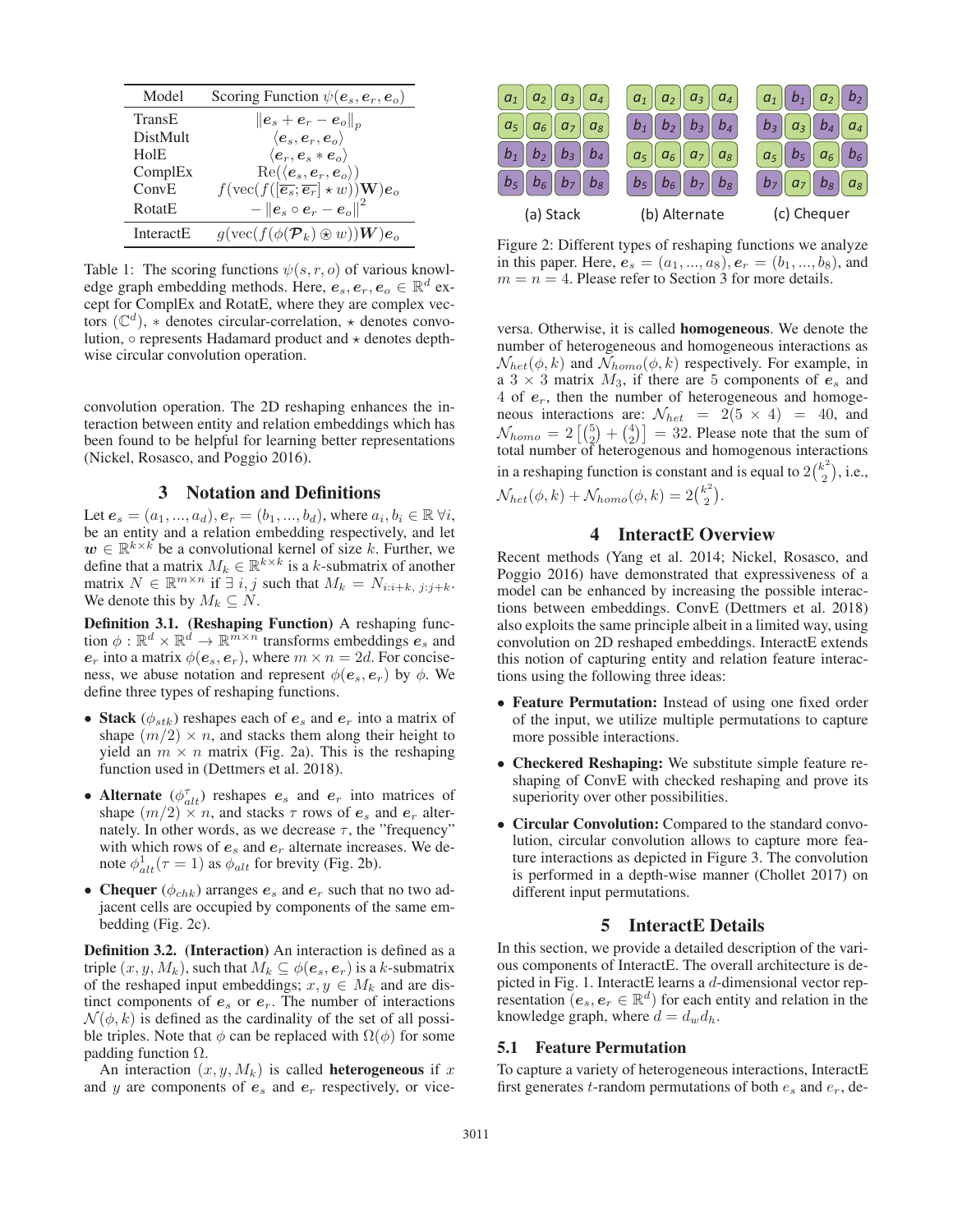noted by  $P_t = [(e_s^1, e_r^1); \dots; (e_s^t, e_r^t)]$ . Note that with high probability, the sets of interactions within  $\phi(e_s^i, e_r^i)$  for different  $i$  are disjoint. This is evident because the number of distinct interactions across all possible permutations is very large. So, for t different permutations, we can expect the total number of interactions to be approximately  $t$  times the number of interactions for one permutation.

### 5.2 Checkered Reshaping

Next, we apply the reshaping operation  $\phi_{chk}(e^i_s, e^i_r), \forall i \in$  $\{1, ..., t\}$ , and define  $\phi(\mathcal{P}_t) = [\phi(e_s^1, e_r^1); ..., \phi(e_s^t, e_r^t)].$ ConvE (Dettmers et al. 2018) uses  $\phi_{stk}(\cdot)$  as a reshaping function which has limited interaction capturing ability. On the basis of Proposition 6.3, we choose to utilize  $\phi_{chk}(\cdot)$  as the reshaping function in InteractE, which captures maximum *heterogeneous* interactions between entity and relation features.

#### 5.3 Circular Convolution

Motivated by our analysis in Proposition 6.4, InteractE uses *circular convolution*, which further increases interactions compared to the standard convolution. This has been successfully applied for tasks like image recognition (Wang et al. 2018). Circular convolution on a 2-dimensional input  $I \in \mathbb{R}^{m \times n}$  with a filter  $w \in \mathbb{R}^{k \times k}$  is defined as:

$$
[\boldsymbol{I} \star \boldsymbol{w}]_{p,q} = \sum_{i=-\lfloor k/2 \rfloor}^{\lfloor k/2 \rfloor} \sum_{j=-\lfloor k/2 \rfloor}^{\lfloor k/2 \rfloor} \boldsymbol{I}_{[p-i]_m,[q-j]_n} \boldsymbol{w}_{i,j},
$$

where,  $[x]_n$  denotes x modulo n and  $\lfloor \cdot \rfloor$  denotes the floor function. Figure 3 and Proposition 6.4 show how circular convolution captures more interactions compared to standard convolution with zero padding.

InteractE stacks each reshaped permutation as a separate channel. For convolving permutations, we apply circular convolution in a *depth-wise* manner (Chollet 2017). Although different sets of filters can be applied for each permutation, in practice we find that sharing filters across channels works better as it allows a single set of kernel weights to be trained on more input instances.

#### 5.4 Score Function

The output of each circular convolution is flattened and concatenated into a vector. InteractE then projects this vector to the embedding space  $(\mathbb{R}^d)$ . Formally, the score function used in InteractE is defined as follows:

$$
\psi(s,r,o) = g(\text{vec}(f(\phi(\mathcal{P}_k) \otimes \boldsymbol{w}))\boldsymbol{W})\boldsymbol{e}_o,
$$

where  $\otimes$  denotes depth-wise circular convolution, vec $(\cdot)$ denotes vector concatenation,  $e_o$  represents the object entity embedding matrix and  $W$  is a learnable weight matrix. Functions  $f$  and  $g$  are chosen to be ReLU and sigmoid respectively. For training, we use the standard binary cross entropy loss with label smoothing.

### 6 Theoretical Analysis

In this section, we analyze multiple variants of 2D reshaping with respect to the number of interactions they induce. We



Figure 3: Circular convolution induces more interactions than standard convolution. Here, X is a  $4 \times 4$  input matrix with components  $x_{ij}$ . The shaded region depicts where the filter is applied. Please refer to Section 5.3 for more details.

also examine the advantages of using circular padded convolution over the standard convolution.

For simplicity, we restrict our analysis to the case where the output of the reshaping function is a square matrix, i.e.,  $m = n$ . Note that our results can be extended to the general case as well. Proofs of all propositions herein are included in the supplementary material.

**Proposition 6.1.** *For any kernel w of size k, for all*  $n \ge$  $\left(\frac{5k}{3}-1\right)$  *if k is odd and*  $n ≥ \frac{(5k+2)(k-1)}{3k}$  *if k is even, the following statement holds:*

$$
\mathcal{N}_{het}(\phi_{alt}, k) \geq \mathcal{N}_{het}(\phi_{stk}, k)
$$

**Proposition 6.2.** *For any kernel*  $w$  *of size*  $k$  *and for all*  $\tau$  <  $\tau'$  ( $\tau, \tau' \in \mathbb{N}$ ), the following statement holds:

$$
\mathcal{N}_{het}(\phi_{alt}^{\tau}, k) \ge \mathcal{N}_{het}(\phi_{alt}^{\tau'}, k)
$$

Proposition 6.3. *For any kernel w of size* k *and for all reshaping functions*  $\phi$  :  $\mathbb{R}^d \times \mathbb{R}^d \to \mathbb{R}^{n \times n}$ *, the following statement holds:*

$$
\mathcal{N}_{het}(\phi_{chk}, k) \ge \mathcal{N}_{het}(\phi, k)
$$

**Proposition 6.4.** *Let*  $\Omega_0$ ,  $\Omega_c$  :  $\mathbb{R}^{n \times n} \to \mathbb{R}^{(n+p)\times(n+p)}$  *denote zero padding and circular padding functions respectively, for some*  $p > 0$ *. Then for any reshaping function*  $\phi$ *,* 

$$
\mathcal{N}_{het}(\Omega_c(\phi), k) \ge \mathcal{N}_{het}(\Omega_0(\phi), k)
$$

## 7 Experimental Setup

#### 7.1 Datasets

In our experiments, following (Dettmers et al. 2018; Sun et al. 2019a), we evaluate on the three most commonly used link prediction datasets. A summary statistics of the datasets is presented in Table 3.

• FB15k-237 (Toutanova and Chen 2015) is a improved version of FB15k (Bordes et al. 2013) dataset where all inverse relations are deleted to prevent direct inference of test triples by reversing training triples.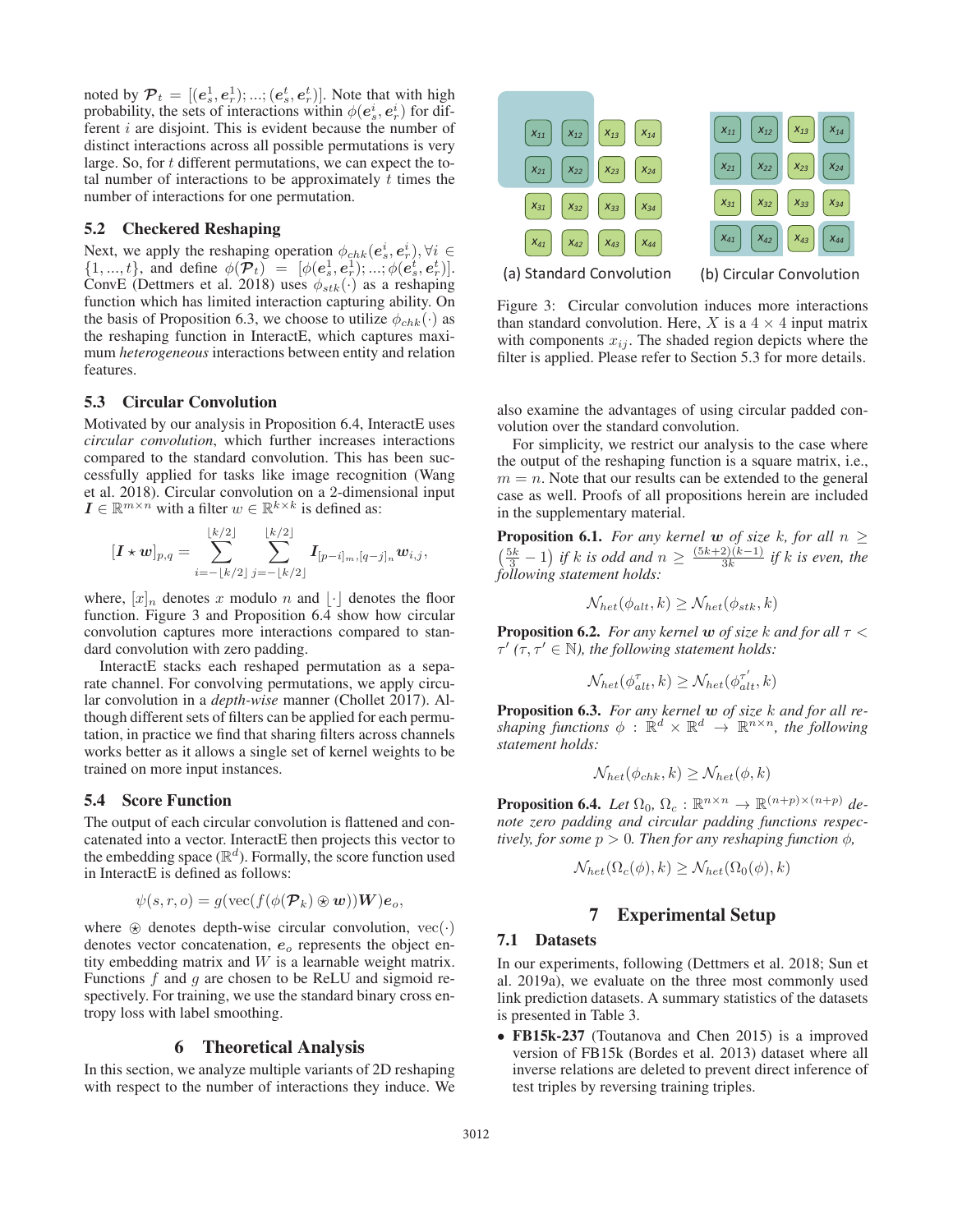|                                       | FB15k-237  |                          |      | WN18RR                   |            |                          |                          | YAGO3-10 |                          |                          |                          |                          |
|---------------------------------------|------------|--------------------------|------|--------------------------|------------|--------------------------|--------------------------|----------|--------------------------|--------------------------|--------------------------|--------------------------|
|                                       | <b>MRR</b> | MR                       | H@10 | H@1                      | <b>MRR</b> | MR                       | H@10                     | H@1      | <b>MRR</b>               | MR                       | H@10                     | H@1                      |
| DistMult (Yang et al. 2014)           | .241       | 254                      | .419 | .155                     | .430       | 5110                     | .49                      | .39      | .34                      | 5926                     | .54                      | .24                      |
| ComplEx (Trouillon et al. 2016)       | .247       | 339                      | .428 | .158                     | .44        | 5261                     | .51                      | .41      | .36                      | 6351                     | .55                      | .26                      |
| R-GCN (Schlichtkrull et al. 2017)     | .248       | $\overline{\phantom{a}}$ | .417 | .151                     | ٠          | $\overline{\phantom{a}}$ | $\overline{\phantom{a}}$ |          | $\overline{\phantom{0}}$ | $\overline{\phantom{a}}$ | $\overline{\phantom{a}}$ | $\overline{\phantom{a}}$ |
| KBGAN (Cai and Wang 2018)             | .278       | ٠                        | .458 | $\overline{\phantom{a}}$ | .214       | $\overline{\phantom{a}}$ | .472                     |          |                          |                          |                          |                          |
| KBLRN (García-Durán and Niepert 2018) | .309       | 209                      | .493 | .219                     | ٠          | -                        | $\overline{\phantom{a}}$ |          |                          |                          |                          |                          |
| ConvTransE (Shang et al. 2019)        | .33        | $\overline{\phantom{a}}$ | .51  | .24                      | .46        | $\overline{\phantom{a}}$ | .52                      | .43      | $\sim$                   | $\overline{\phantom{a}}$ |                          |                          |
| SACN (Shang et al. 2019)              | .35        | $\overline{\phantom{a}}$ | .54  | .26                      | .47        | $\overline{\phantom{a}}$ | .54                      | .43      | $\sim$                   | $\overline{\phantom{a}}$ |                          |                          |
| RotatE (Sun et al. 2019a)             | .338       | 177                      | .533 | .241                     | .476       | 3340                     | .571                     | .428     | .495                     | 1767                     | .670                     | .402                     |
| ConvE (Dettmers et al. 2018)          | .325       | 244                      | .501 | .237                     | .43        | 4187                     | .52                      | .40      | .44                      | 1671                     | .62                      | .35                      |
| InteractE (Proposed Method)           | .354       | 172                      | .535 | .263                     | .463       | 5202                     | .528                     | .430     | .541                     | 2375                     | .687                     | .462                     |

Table 2: Link prediction results of several models evaluated on FB15k-237, WN18RR and YAGO3-10. We find that InteractE outperforms all other methods across metrics on FB15k-237 and in 3 out of 4 settings on YAGO3-10. Since InteractE generalizes ConvE, we highlight performance comparison between the two methods specifically in the table above. Please refer to Section 8.1 for more details.

- WN18RR (Dettmers et al. 2018) is a subset of WN18 (Bordes et al. 2013) derived from WordNet (Miller 1995), with deleted inverse relations similar to FB15k-237.
- YAGO3-10 is a subset of YAGO3 (Suchanek, Kasneci, and Weikum 2007) constitutes entities with at least 10 relations. Triples consist of descriptive attributes of people.

#### 7.2 Evaluation protocol

Following (Bordes et al. 2013), we use the filtered setting, i.e., while evaluating on test triples, we filter out all the valid triples from the candidate set, which is generated by either corrupting the head or tail entity of a triple. The performance is reported on the standard evaluation metrics: Mean Reciprocal Rank (MRR), Mean Rank (MR) and Hits@1, and Hits@10. We report average results across 5 runs. We note that the variance is substantially low on all the metrics and hence omit it.

### 7.3 Baselines

In our experiments, we compare InteractE against a variety of baselines which can be categorized as:

- Non-neural: Methods that use simple vector based operations for computing score. For instance, DistMult (Yang et al. 2014), ComplEx (Trouillon et al. 2016), KBGAN (Cai and Wang 2018), KBLRN (García-Durán and Niepert 2018) and RotatE (Sun et al. 2019a).
- Neural: Methods which leverage a non-linear neural network based architecture in their scoring function. This includes R-GCN (Schlichtkrull et al. 2017), ConvE (Dettmers et al. 2018), ConvTransE (Shang et al. 2019), and SACN (Shang et al. 2019).

# 8 Results

In this section, we attempt to answer the questions below:

Q1. How does InteractE perform in comparison to the existing approaches? (Section 8.1)

| Dataset   | $ \mathcal{E} $ | $ \mathcal{R} $ | # Triples |        |             |  |  |  |
|-----------|-----------------|-----------------|-----------|--------|-------------|--|--|--|
|           |                 |                 | Train     | Valid  | <b>Test</b> |  |  |  |
| FB15k-237 | 14.541          | 237             | 272,115   | 17.535 | 20,466      |  |  |  |
| WN18RR    | 40.943          | 11              | 86,835    | 3.034  | 3,134       |  |  |  |
| YAGO3-10  | 123.182         | 37              | 1,079,040 | 5,000  | 5,000       |  |  |  |

Table 3: Details of the datasets used. Please see Section 7.1 for more details.

- Q2. What is the effect of different feature reshaping and circular convolution on link prediction performance? (Section 8.2)
- Q3. How does the performace of our model vary with number of feature permutations? (Section 8.3)
- Q4. What is the performance of InteractE on different relation types? (Section 8.4)

#### 8.1 Performance Comparison

In order to evaluate the effectiveness of InteractE, we compare it against the existing knowledge graph embedding methods listed in Section 7.3. The results on three standard link prediction datasets are summarized in Table 2. The scores of all the baselines are taken directly from the values reported in the papers (Dettmers et al. 2018; Sun et al. 2019a; Shang et al. 2019; Cai and Wang 2018; García-Durán and Niepert 2018). Since our model builds on ConvE, we specifically compare against it, and find that InteractE outperforms ConvE on all metrics for FB15k-237 and WN18RR and on three out of four metrics on YAGO3-10. On an average, InteractE obtains an improvement of 9%, 7.5%, and 23% on FB15k-237, WN18RR, and YAGO3-10 on MRR over ConvE. This validates our hypothesis that increasing heterogeneous interactions help improve performance on link prediction. For YAGO3-10, we observe that the MR obtained from InteractE is worse than ConvE although it outperforms ConvE on all other metrics. Simliar trend has been observed in (Dettmers et al. 2018; Sun et al. 2019a).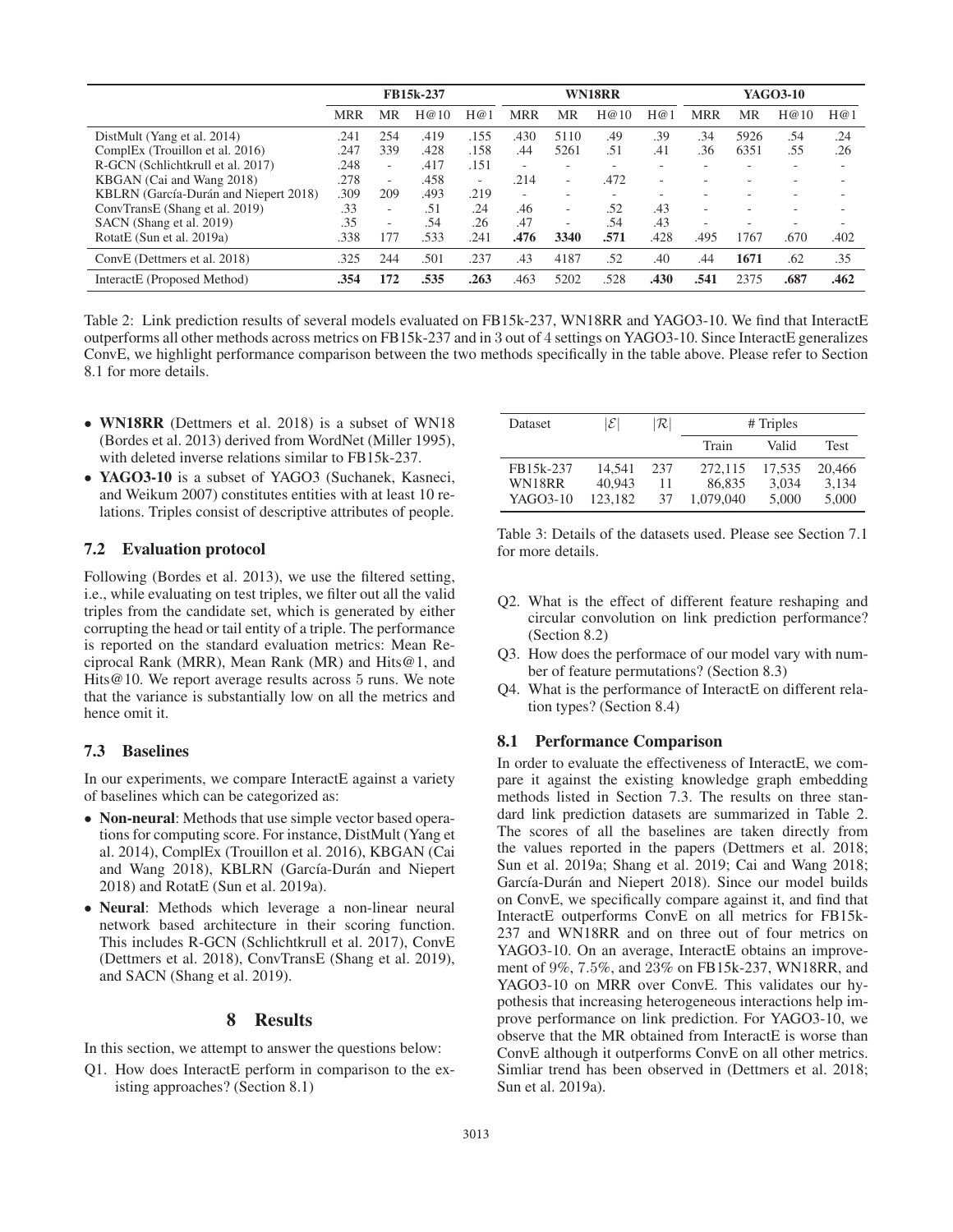

Figure 4: Performance with different feature reshaping and convolution operation on validation data of FB15k-237 and WN18RR. Stack and Alt denote *Stacked* and *Alternate* reshaping as defined in Section 3. As we decrease τ the number of heterogeneous interactions increases (refer to Proposition 6.2). The results empirically verify our theoretical claim in Section 6 and validate the central thesis of this paper that increasing *heterogeneous interactions* improves link prediction performance. Please refer to Section 8.2 for more details.

Compared to other baseline methods, InteractE outperforms them on FB15k-237 across all the metrics and on 3 out of 4 metrics on YAGO3-10 dataset. The below-par performance of InteractE on WN18RR can be attributed to the fact that this dataset is more suitable for shallow models as it has very low average relation-specific in-degree. This is consistent with the observations of (Dettmers et al. 2018).

### 8.2 Effect of Feature Reshaping and Circular Convolution

In this section, we empirically test the effectiveness of different reshaping techniques we analyzed in Section 6. For this, we evaluate different variants of InteractE on validation data of FB15k-237 and WN18RR with the number of feature permutations set to 1. We omit the analysis on YAGO3- 10 given its large size. The results are summarized in Figure 4. We find that the performance with *Stacked* reshaping is the worst, and it improves when we replace it with *alternate* reshaping. This observation is consistent with our findings in Proposition 6.1. Further, we find that MRR improves on decreasing the value of  $\tau$  in alternate reshaping, which empirically validates Proposition 6.2. Finally, we observe that *checkered* reshaping gives the best performance across all reshaping functions for most scenarios, thus justifying Proposition 6.3.

We also compare the impact of using circular and standard convolution on link prediction performance. The MRR scores are reported in Figure 4. The results show that circular convolution is consistently better than the standard convolution. This also verifies our statement in Proposition 6.4. Overall, we find that increasing interaction helps improve performance on the link prediction task, thus validating the central thesis of our paper.



Figure 5: Performance on the validation data of FB15k-237, WN18RR, and YAGO3-10 with different numbers of feature permutations. We find that although increasing the number of permutations improves performance, it saturates as we exceed a certain limit. Please see Section 8.3 for details.

## 8.3 Effect of Feature Permutations

In this section, we analyze the effect of increasing the number of feature permutations on InteractE's performance on validation data of FB15k-237, WN18RR, and YAGO3-10. The overall results are summarized in Figure 5. We observe that on increasing the number of permuations although on FB15k-237, MRR remains the same, it improves on WN18RR and YAGO3-10 datasets. However, it degrades as the number of permutations is increased beyond a certain limit. We hypothesize that this is due to overparameteralization of the model. Moreover, since the number of relevant interactions are finite, increasing the number of permutations could become redundant beyond a limit.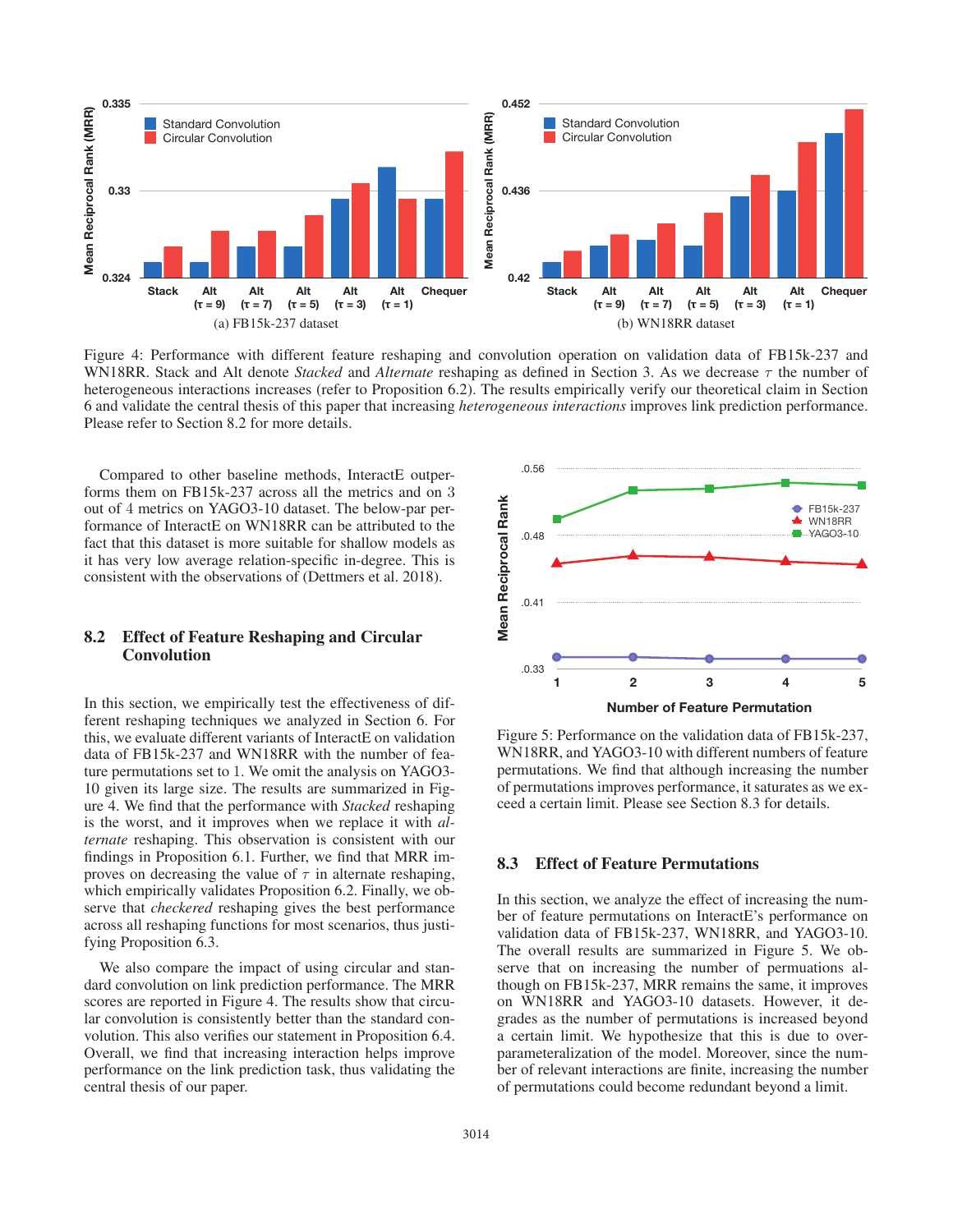|              |                                    | <b>RotatE</b>                    |                          |                                  |                                  | ConvE                   |                                 |                                  | <b>InteractE</b>        |                                  |  |  |
|--------------|------------------------------------|----------------------------------|--------------------------|----------------------------------|----------------------------------|-------------------------|---------------------------------|----------------------------------|-------------------------|----------------------------------|--|--|
|              |                                    | <b>MRR</b>                       | <b>MR</b>                | H@10                             | <b>MRR</b>                       | <b>MR</b>               | H@10                            | <b>MRR</b>                       | MR                      | H@10                             |  |  |
| Pred<br>Head | $1 - 1$<br>$1-N$<br>$N-1$<br>$N-N$ | 0.498<br>0.092<br>0.471<br>0.261 | 359<br>614<br>108<br>141 | 0.593<br>0.174<br>0.674<br>0.476 | 0.374<br>0.091<br>0.444<br>0.261 | 223<br>700<br>73<br>158 | 0.505<br>0.17<br>0.644<br>0.459 | 0.386<br>0.106<br>0.466<br>0.276 | 175<br>573<br>69<br>148 | 0.547<br>0.192<br>0.647<br>0.476 |  |  |
| Pred<br>Tail | $1 - 1$<br>$1-N$<br>$N-1$<br>$N-N$ | 0.484<br>0.749<br>0.074<br>0.364 | 307<br>41<br>578<br>90   | 0.578<br>0.674<br>0.138<br>0.608 | 0.366<br>0.762<br>0.069<br>0.375 | 261<br>33<br>682<br>100 | 0.51<br>0.878<br>0.15<br>0.603  | 0.368<br>0.777<br>0.074<br>0.395 | 308<br>27<br>625<br>92  | 0.547<br>0.881<br>0.141<br>0.617 |  |  |

Table 4: Link prediction results by relation category on FB15k-237 dataset for RotatE, ConvE, and InteractE. Following (Wang et al., 2014b), the relations are categorized into one-to-one (1-1), one-to-many (1-N), many-to-one (N-1), and many-to-many (N-N). We observe that InteractE is effective at capturing complex relations compared to RotatE. Refer to Section 8.4 for details.

#### 8.4 Evaluation on different Relation Types

In this section, we analyze the performance of InteractE on different relation categories of FB15k-237. We chose FB15k-237 for analysis over other datasets because of its more and diverse set of relations. Following (Wang et al. 2014b), we classify the relations based on the average number of tails per head and heads per tail into four categories: one-to-one, one-to-many, many-to-one, and many-to-many. The results are presented in Table 4. Overall, we find that InteractE is effective at modeling complex relation types like one-to-many and many-to-many whereas, RotatE captures simple relations like one-to-one better. This demonstrates that an increase in interaction allows the model to capture more complex relationships.

# 9 Conclusion

In this paper, we propose InteractE, a novel knowledge graph embedding method which alleviates the limitations of ConvE by capturing additional heterogeneous feature interactions. InteractE is able to achieve this by utilizing three central ideas, namely feature permutation, checkered feature reshaping, and circular convolution. Through extensive experiments, we demonstrate that InteractE achieves a consistent improvement on link prediction performance on multiple datasets. We also theoretically analyze the effectiveness of the components of InteractE, and provide empirical validation of our hypothesis that increasing heterogeneous feature interaction is beneficial for link prediction with ConvE. This work demonstrates a possible scope for improving existing knowledge graph embedding methods by leveraging rich heterogenous interactions.

### 10 Acknowledgments

We thank the anonymous reviewers for their constructive comments. This work is supported in part by the Ministry of Human Resource Development (Government of India) and Google PhD Fellowship.

#### References

Bollacker, K.; Evans, C.; Paritosh, P.; Sturge, T.; and Taylor, J. 2008. Freebase: A collaboratively created graph database for structuring human knowledge. In *Proceedings of the 2008 ACM SIG-MOD International Conference on Management of Data*, SIG-MOD '08, 1247–1250. New York, NY, USA: ACM.

Bordes, A.; Usunier, N.; Garcia-Duran, A.; Weston, J.; and Yakhnenko, O. 2013. Translating embeddings for modeling multirelational data. In *Advances in Neural Information Processing Systems*. 2787–2795.

Bordes, A.; Chopra, S.; and Weston, J. 2014. Question answering with subgraph embeddings. In *Proceedings of the 2014 Conference on Empirical Methods in Natural Language Processing*, 615–620.

Cai, L., and Wang, W. Y. 2018. KBGAN: Adversarial learning for knowledge graph embeddings. In *Proceedings of the 2018 Conference of the North American Chapter of the Association for Computational Linguistics: Human Language Technologies*, 1470–1480.

Chollet, F. 2017. Xception: Deep learning with depthwise separable convolutions. In *Proceedings of Conference on Computer Vision and Pattern Recognition*.

Dettmers, T.; Pasquale, M.; Pontus, S.; and Riedel, S. 2018. Convolutional 2d knowledge graph embeddings. In *Proceedings of the 32th AAAI Conference on Artificial Intelligence*, 1811–1818.

Dong, X.; Gabrilovich, E.; Heitz, G.; Horn, W.; Lao, N.; Murphy, K.; Strohmann, T.; Sun, S.; and Zhang, W. 2014. Knowledge vault: A web-scale approach to probabilistic knowledge fusion. In *International Conference on Knowledge Discovery and Data Mining*, 601–610.

García-Durán, A., and Niepert, M. 2018. Kblrn: End-to-end learning of knowledge base representations with latent, relational, and numerical features. In *Proceedings of the Thirty-Fourth Conference on Uncertainty in Artificial Intelligence, UAI 2018, Monterey, California, USA, August 6-10, 2018*, 372–381.

He, S.; Liu, K.; Ji, G.; and Zhao, J. 2015. Learning to represent knowledge graphs with gaussian embedding. In *Proceedings of the 24th ACM International on Conference on Information and Knowledge Management*, CIKM '15, 623–632. New York, NY, USA: ACM.

Lin, Y.; Liu, Z.; Sun, M.; Liu, Y.; and Zhu, X. 2015. Learning entity and relation embeddings for knowledge graph completion. In *Proceedings of the Twenty-Ninth AAAI Conference on Artificial Intelligence*, AAAI'15, 2181–2187. AAAI Press.